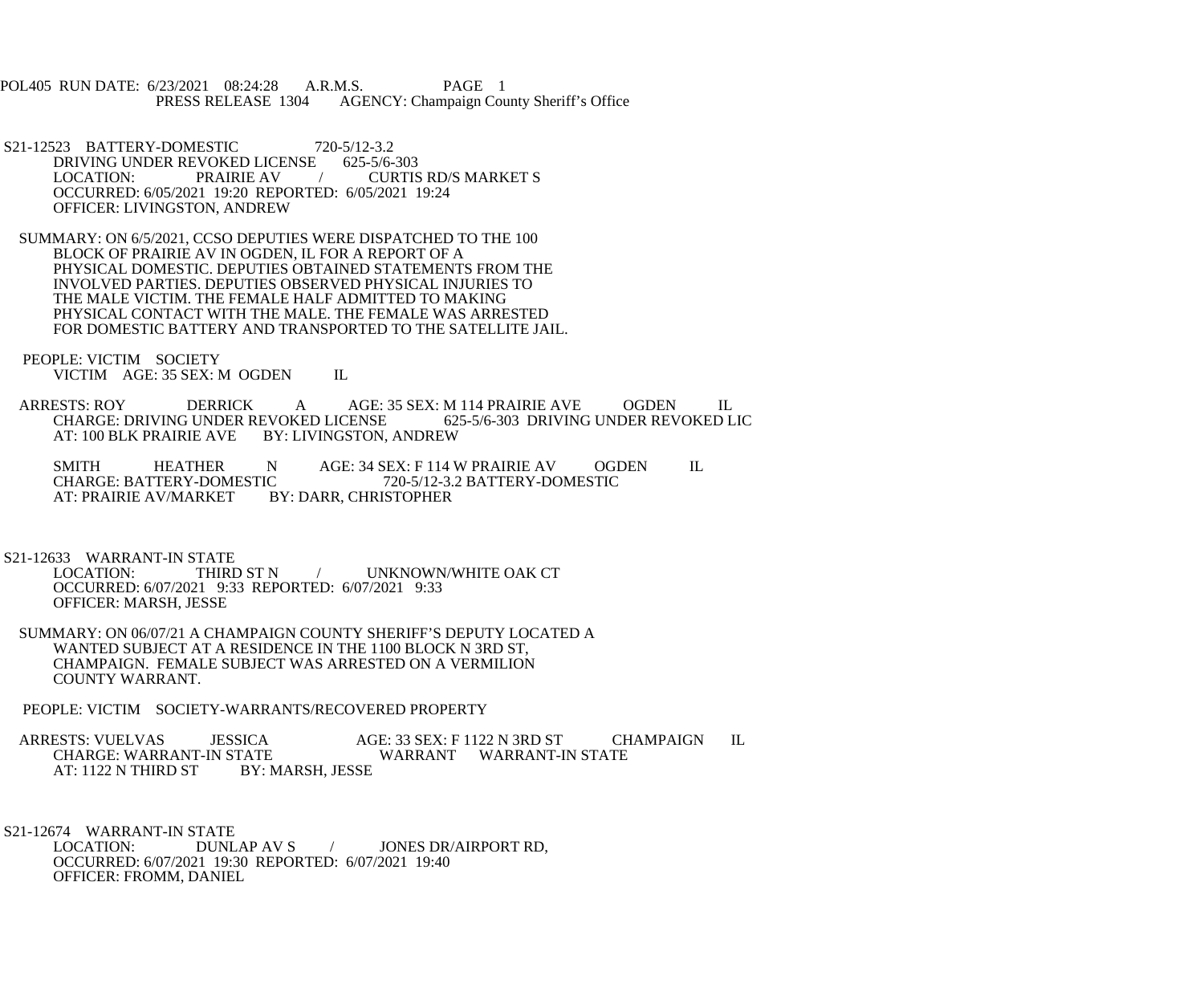POL405 RUN DATE: 6/23/2021 08:24:28 A.R.M.S. PAGE 2<br>PRESS RELEASE 1304 AGENCY: Champaign Cou AGENCY: Champaign County Sheriff's Office

 SUMMARY: ON MONDAY, 6/7/2021, CHAMPAIGN COUNTY SHERIFF'S DEPUTIES WERE DISPATCHED TO A STORE IN SAVOY FOR A REPORT OF RETAIL THEFT. DEPUTIES LOCATED THE OFFENDERS AND RECOVERED THE STOLEN PROPERTY. AN ACTIVE WARRANT WAS DISCOVERED ON ONE OF THE OFFENDERS DURING A ROUTINE WARRANT CHECK. THE INDIVIDUAL WAS ISSUED A NOTICE TO APPEAR WITH A COURT DATE.

PEOPLE: VICTIM SOCIETY-WARRANTS/RECOVERED PROPERTY

ARRESTS: MCCAMMON JAMES MICHAEL AGE: 54 SEX: M HOMELESS<br>CHARGE: WARRANT-IN STATE WARRANT WARRANT-IN STA TE WARRANT WARRANT-IN STATE<br>BY: FROMM, DANIEL AT: 502 S LIERMAN AVE

S21-12683 WARRANT-IN STATE<br>LOCATION: OLYMPIAN DR W / OLYMPIAN DR/N LINCOL OCCURRED: 6/07/2021 20:57 REPORTED: 6/07/2021 20:57 OFFICER: BRIZE, DERON

 SUMMARY: ON MONDAY (06/07/21) AT APPROXIMATELY 2058 HRS. CHAMPAIGN COUNTY DEPUTY SHERIFFS WERE DISPATCHED TO A LOCATION IN THE TOWNSHIP OF URBANA FOR A CHECK WELFARE. ONCE ON SCENE CONTACT WAS MADE WITH A SUBJECT THAT HAD AN ACTIVE WARRANT FOR THEIR ARREST. THIS SUBJECT WAS INITIALLY PLACED INTO HANDCUFFS BUT LATER RELEASED AND ISSUED A NOTICE TO APPEAR FOR THIS WARRANT.

PEOPLE: VICTIM SOCIETY-WARRANTS/RECOVERED PROPERTY

ARRESTS: GOURDINE XAVIER C AGE: 23 SEX: M HOMELESS<br>CHARGE: WARRANT-IN STATE WARRANT WARRANT-E WARRANT WARRANT-IN STATE<br>BY: BRIZE, DERON AT: 871 W OLYMPIAN DR

S21-12724 WARRANT-IN STATE

COLER AV N / No Cross Streets Fou OCCURRED: 6/08/2021 10:09 REPORTED: 6/08/2021 10:11 OFFICER: SELLEK, KYLE

 SUMMARY: DISPATCHED TO WOODLAWN CEMETERY REFERENCE DISORDERLY SUBJECT HIDING BEHIND TOMBSTONES AND PRETENDING TO SHOOT A RIFLE. CONTACT WAS MADE WITH THE SUBJECT WHO SHOWED TO HAVE AN ACTIVE CHAMPAIGN COUNTY WARRANT. SUBJECT WAS ISSUES A NOTICE TO APPEAR AND RELEASED FROM THE SCENE WITHOUT INCIDENT.

PEOPLE: VICTIM SOCIETY-WARRANTS/RECOVERED PROPERTY

ARRESTS: MISTER TYLER C AGE: 24 SEX: M 1117 MELROSE VILLAGE #916 URBANA IL CHARGE: WARRANT-IN STATE ATE WARRANT WARRANT-IN STATE BY: SELLEK. KYLE AT: 1803 N COLER AVE